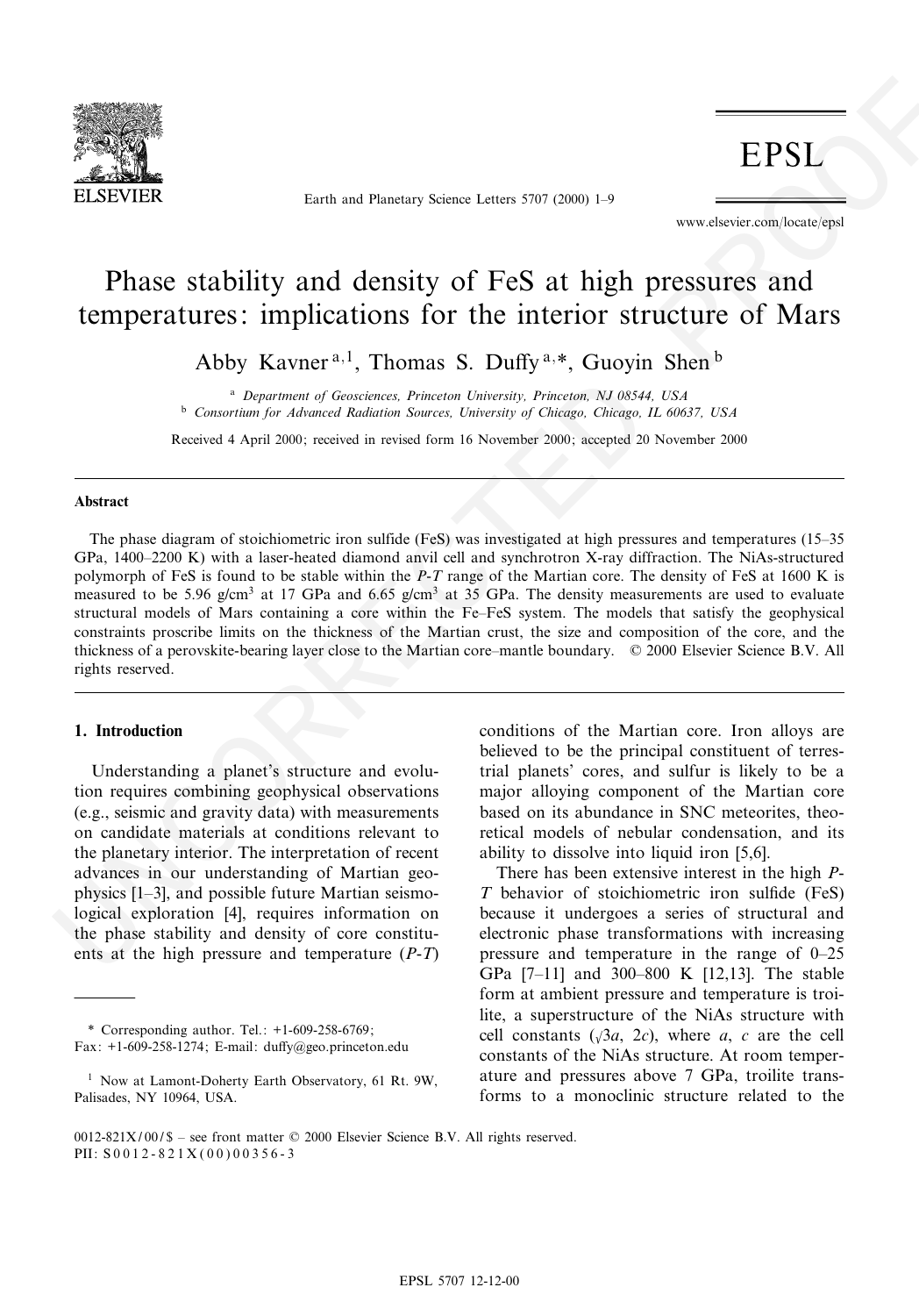MnP form, FeS III [8,10,12,13]. Above 7 GPa, FeS III transforms with increasing temperature first to a  $(2a,c)$  hexagonal superstructure of the NiAs structure, FeS IV, and then to the NiAs structure, FeS V [12,13]. However, because of uncertainties in extrapolating, the stable phase and equation of state of FeS at the conditions of the terrestrial planets' cores remains unknown. Recent advances in X-ray diffraction coupled with double-sided laser heating in the diamond anvil cell [14] now allow direct measurements of materials at the high  $P-T$  conditions relevant to the Martian core. In this study, we examined the structure and density of FeS at extreme conditions using  $X$ -ray diffraction in a laser-heated diamond anvil cell.

# 2. Experiment

Mar from Fig. 11 [8,10,12,13], Above 2 (174), and 18 methods are a set of the set of the set of the set of the set of the set of the set of the set of the set of the set of the set of the set of the set of the set of the Experiments were performed at the undulator beamline (13-ID-D) of the GSECARS sector of the Advanced Photon Source. Synthetic, stoichiometric FeS [12] was loaded in a symmetric diamond anvil cell and sandwiched between layers of MgO which served as a thermal insulator and pressure calibrant. To minimize axial temperature gradients, samples were heated from both sides simultaneously with a Nd:YLF laser [14]. To measure temperature, spectral intensity of the thermal radiation was collected from both sides of the sample, dispersed by an imaging spectrometer and recorded on a CCD. Temperatures were determined by fitting the spectral intensity, corrected for the system response, to Wien's approximation to Planck's law [15] (Fig. 1). Temperature as a function of distance across the hotspot was determined with a spatial resolution of about 1.7 Wm.

Energy-dispersive X-ray diffraction patterns  $(2\theta = 5.5^{\circ})$  were recorded before heating, at 1-2 min intervals during heating, and after thermal quenching. Special care was taken to ensure the alignment of the X-ray beam  $(10 \times 10 \mu m)$  within the laser-heated spot (hotspot width  $\sim 20$  µm): the size of the X-ray beam was determined by scanning a sharp edge across the beam, and the diameter of the heating spot (Fig. 1) was deter-



Fig. 1. Measured temperature profiles of FeS at 35 GPa. Each point is the temperature determined from a fit to Wien's approximation to Planck's law across the hotspot. Circles are temperatures measured from a sample that appeared to be molten, and showed no diffracted intensity. Squares denote a temperature profile from the hexagonal FeS sample. Diamonds depict the highest temperatures at which diffraction patterns indicated the presence of FeS III. Vertical gray lines show the X-ray beam width. The precision of each temperature measurement is within the size of the symbols.

mined from the FWHM of the measured spectral intensity profile. Both sides of the sample were also visually monitored during heating using CCD cameras. Five heating cycles were performed on two separate samples of FeS.

The pressure inside the sample chamber was determined from the  $(200)$  reflection of MgO and its room temperature non-hydrostatic equation of state [16]. The presence of deviatoric stress, and its change during heating can introduce an error in the pressure calibration of 5– 10% [17]. In addition, temperature gradients within the MgO insulating layer during heating may result in a pressure underestimate of 1^2 GPa [18].

# 3. High P-T phase diagram of FeS

The heating cycle at 35 GPa (Fig. 2) shows the presence of two phase transformations in FeS. At the peak temperature, visual observation of the FeS revealed rapid textural changes indicative of fluid flow associated with melting [18]. The corre-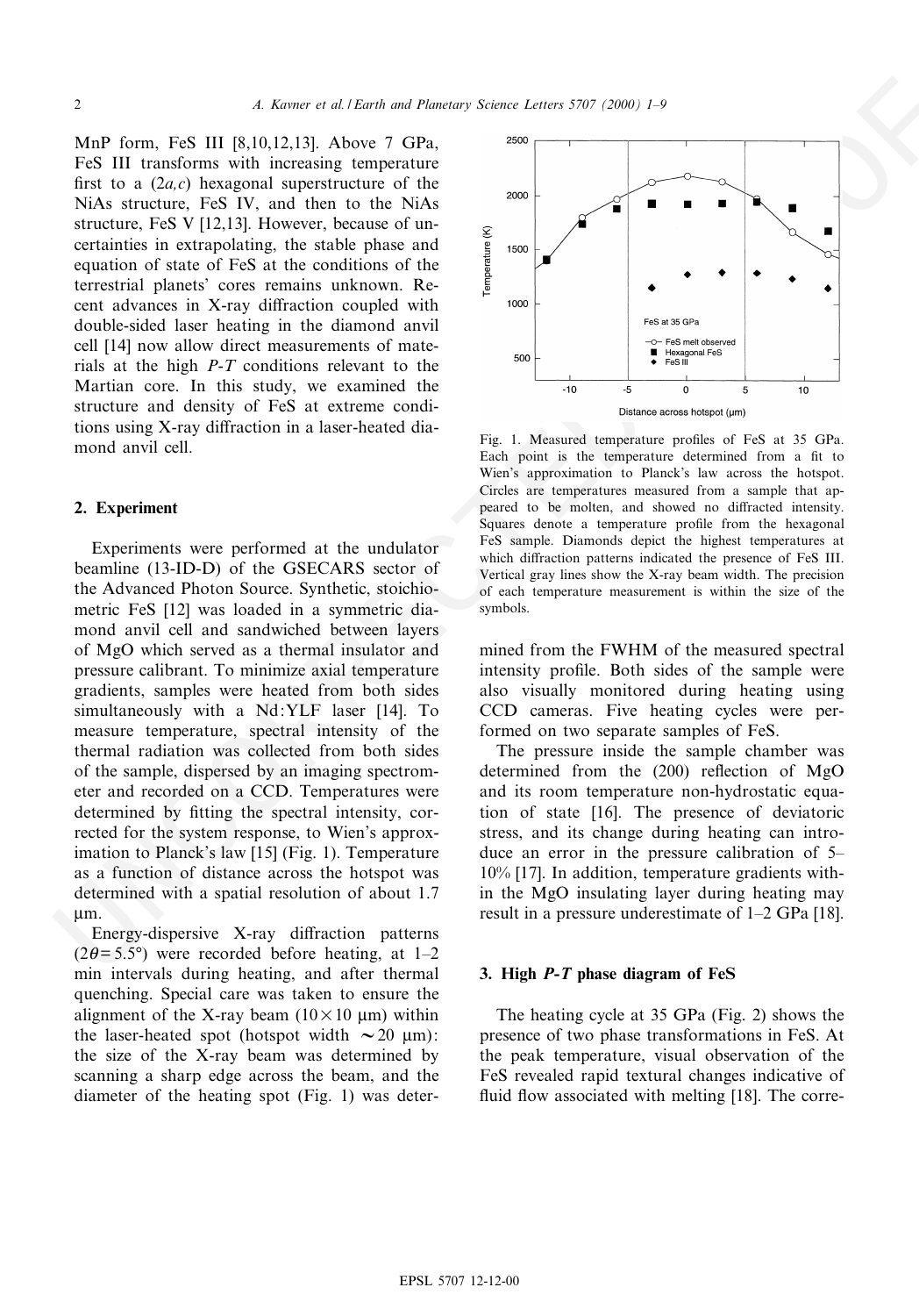

Fig. 2. Diffraction patterns from FeS heating cycle at 35 GPa, as a function of energy. The temperature corresponding to the Xray volume is indicated alongside each pattern. The pattern at 2100 K was collected for  $\sim$ 1 min, the other high temperature patterns for  $\sim$  5–10 min. The quench pattern was exposed for several hours. MgO, hexagonal FeS, and fluorescence lines are labeled. Vertical lines show the room temperature positions of FeS III [13].

sponding diffraction pattern showed only peaks due to the MgO insulation layer. As the sample temperature was lowered, peaks indicating the presence of hexagonal FeS appeared, including the (200), (002), and (201) triplet. The appearance of hexagonal FeS under cooling conditions suggests that the crystals nucleated from the FeS melt, providing a strong confirmation of the thermodynamic stability of the hexagonal phase at these conditions. As the sample temperature was lowered further, the hexagonal peaks disappeared, and were replaced by diffraction lines consistent with FeS III. The 300 K diffraction patterns both before and after heating are also consistent with the presence of FeS III [10,12,13].

This data set displayed excellent coupling of the laser on each side of the FeS sample, and the hotspot was well aligned within the X-ray diffraction beam (Fig. 1). The high precision of each temperature measurement  $({\sim}5{\text -}20$  K) results from the excellent fit of the spectral intensity to Wien's approximation to Planck's law. The accuracy of the temperature is much more difficult to interpret. For example, temperature fluctuations over the time period in which the diffraction patterns are collected are estimated to be of the order of  $\sim$  100 K for these experiments, based on several temperature measurements at a single laser power. A second issue is that the temperature gradient must be measured and compared with the X-ray spot size to determine the average temperature over the diffracting volume. The corrected temperatures may be lower than the peak hotspot temperatures by  $100-300$  K [18]. Finally, the graybody assumption may create systematic errors of the order of  $200-300$  K in either direction if the emissivity of FeS has a wavelength dependence in the visible range [20].

The data set from this heating cycle thus constrains the phase boundaries of FeS at 35 GPa from room temperature to melting. We observed melting at 2100(100) K, consistent with the melting curve reported by Boehler [21]. The FeS IIIhexagonal FeS boundary was determined to be 1225(35) K, indicating that phase III persists to higher temperatures than expected based on extrapolation of low  $P-T$  data [12,13]. Interestingly, the diffraction data indicate that FeS III trans-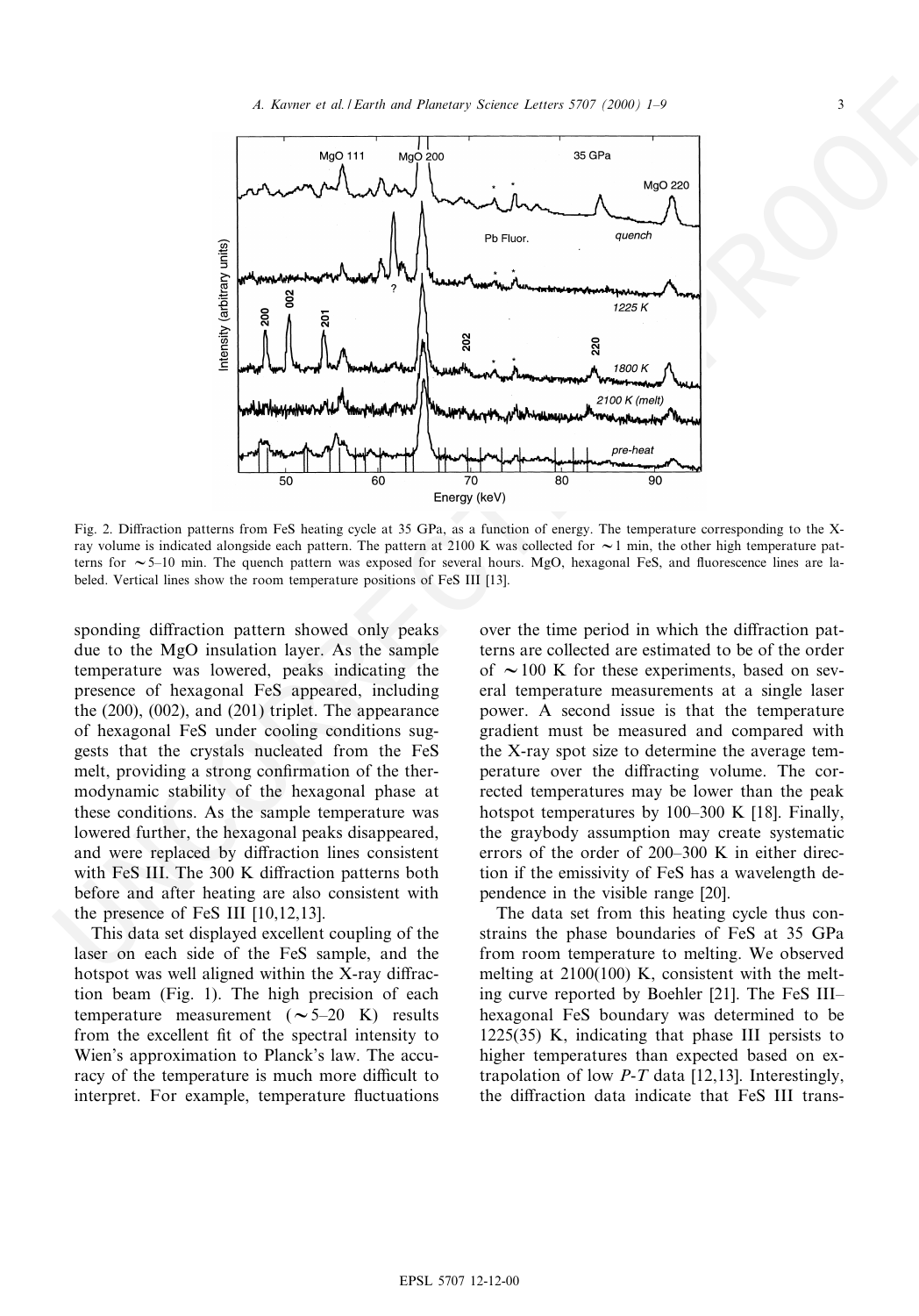

Fig. 3. High temperature diffraction patterns for each heating cycle plotted as a function of energy. The positions of the hexagonal (200), (002), (201), and (220) peaks, as well as the  $(2a,c)$  (001) superlattice reflection are shown. MgO peaks are also indicated. Asterisks indicate intensity due to Pb fluorescence. Patterns were collected for  $\sim$  10 min.

forms directly to the FeS V phase at 35 GPa. Unfortunately, the difficulty in achieving and measuring temperatures lower than  $\sim$  1200 K in FeS using the laser heating system precluded measurements of the FeS III-hexagonal boundary at lower pressures.

The high temperature diffraction patterns (Fig. 3) reveal the presence of FeS V, and possibly FeS IV, throughout the conditions of the Martian core (Fig. 4). Each is a time-integrated diffraction pattern  $(10-20 \text{ min})$  during a single cycle at temperatures ranging from 1400 to 1800 K. To evaluate the effect of collecting a diffraction pattern for a wide temperature range, we can compare the long exposure data to the diffraction patterns obtained at shorter time intervals  $(1-2 \text{ min})$ . Because of lattice shifts due to thermal expansion, we would expect the longer time diffraction patterns to display broader diffraction lines. However, the measurements indicate that this broadening is a small effect: for example, the data set at 26 GPa (center pattern in Fig. 3) results from adding together several  $1-2$  min diffraction patterns. In the summed diffraction pattern, the line widths of

the (200) and (201) hexagonal FeS lines are 292 and 375 eV, while the corresponding line widths of the six contributing patterns average  $291 \pm 13$ and  $348 \pm 48$  eV (error bars are standard deviations). Thus, time-integrating the high temperature diffraction patterns causes negligible error, increases the signal-to-noise ratio, and helps minimize the effects of preferred orientation, thereby yielding a high precision volume measurement over a temperature range directly relevant to the Martian core.

All observed high temperature peaks can be attributed to FeS, MgO, or fluorescence lines except for a peak at 42.5 keV at 17 GPa, and another at 61.8 keV at 35 GPa. The origins of these lines are unknown, but each only appeared in no more than two time-adjacent diffraction patterns, suggesting that they might represent a minor impurity phase exhibiting a high degree of preferred orientation. All but one of the patterns can be indexed as the NiAs structure (FeS V); only the pattern at 26 GPa showed evidence of the superlattice peak (001) corresponding to the distorted  $(2a,c)$  NiAs cell (FeS IV). Our results thus rule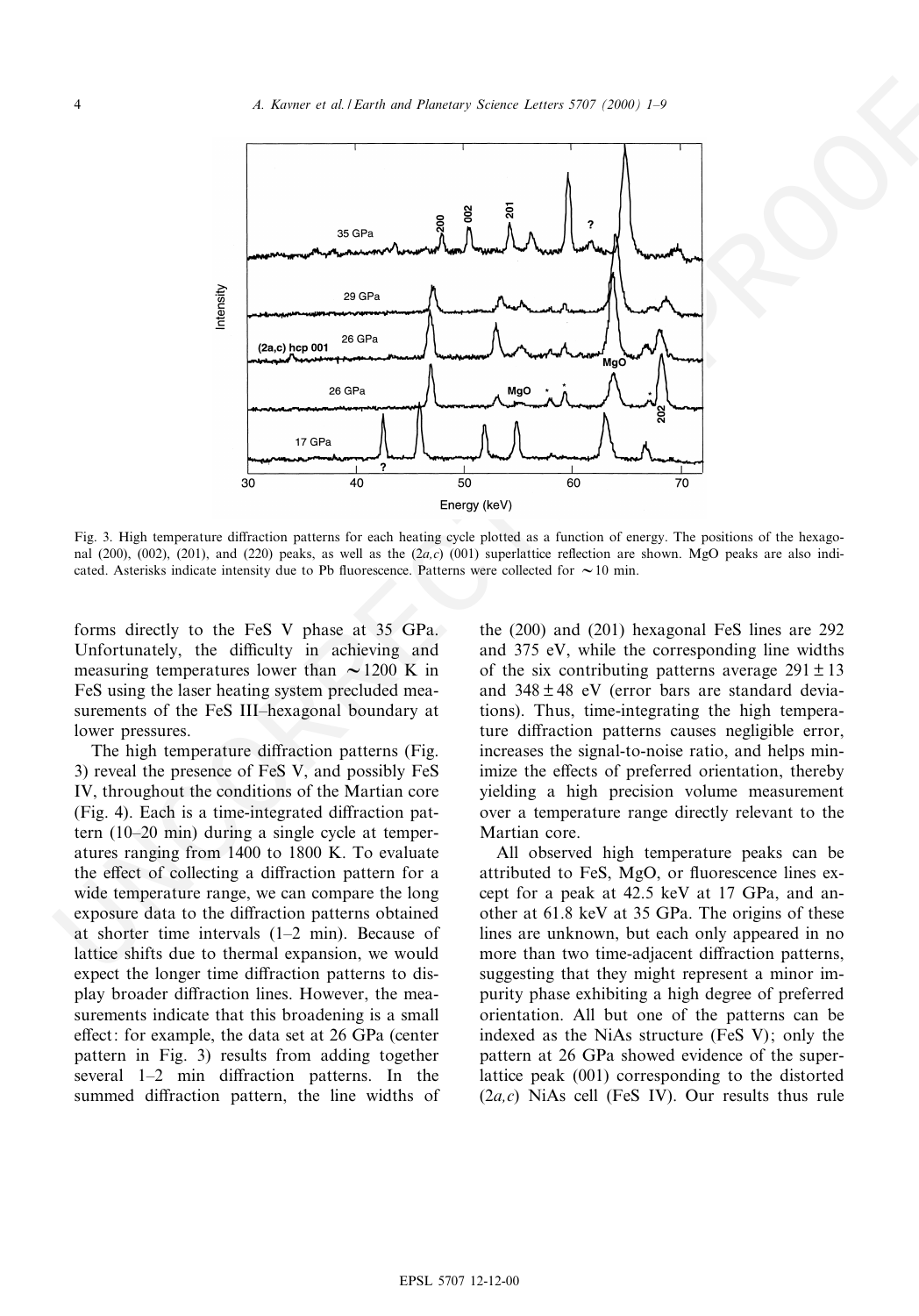out Fei et al.'s [12] suggestion that FeS in the Martian core will be wholly in the stability field of phase IV, but are consistent with Kusaba et al.'s [13] extrapolation of their measured FeS IV-V boundary (Fig. 4).

out Fed al. 35, 1222 supplementaris and temperature and solid by the animal state of the second in the second in the second in the second in the second in the second in the second in the second in the second in the second In addition to extending the phase diagram of Fe to higher pressures and temperatures, we also determine the unit cell parameters of FeS at high P-T conditions. From a technical standpoint, comparing measurements from different high  $P$ -T studies is an important cross-check, establishing the mutual reliability of techniques used to measure material properties at ultra-high pressures and temperatures. To facilitate comparison with previous data, both hexagonal polymorphs (FeS IV and FeS V) were indexed on the basis of the doubled  $(2a,c)$  unit cell. Hexagonal cell parameters calculated from the diffraction patterns (Fig. 5) are in agreement with previous results [12,13]. Our data also demonstrate (Fig. 5, inset) that the c/a ratio tends to increase away from its ideal value in our experiments, which are at higher pressures and temperatures than the previous experiments.



Fig. 4. Phase diagram of FeS. Solid circles indicate the presence of  $(a, c)$  hexagonal FeS (V), while the open circle shows  $(2a,c)$  FeS (IV). The filled square indicates the highest temperature at which FeS III is observed. The open triangle indicates FeS melting. Lower P-T phase boundaries are shown as black [12] and gray [13], with their extrapolations shown as dashed extensions. Experimentally determined melting curves of FeS are also shown [21,36]. Plausible temperature ranges for the Martian core are represented by the boxed region [2].



Fig. 5. Unit cell parameters  $(2a,c)$  of FeS at high temperatures as a function of pressure (filled squares). The inset shows the c/a ratio calculated from these data. Also shown are data from Fei et al. [12] (open squares) and Kusaba et al.  $[13]$  (open circles) at temperatures of 600–623 K and 573 K, respectively. The linear fit is for the present data set only.

# 4. Martian structure models

Our new high  $P-T$  measurements of the density of FeS enable re¢nement of models of the interior structure of Mars based on direct measurements of the properties of its core constituents at the relevant temperatures and pressures. Models for the structure and chemistry of the Martian interior are based on interpretation of several lines of evidence: the geochemistry of meteorites of Martian origin [6], cosmochemical models for the accretion of terrestrial planets [5], phase stability and element partitioning of candidate mineral assemblages  $[22-24]$  and the geophysical constraints of mass and polar moment of inertia [1]. The estimate for the composition of the Martian core based on partitioning experiments combined with data for Martian meteorite geochemistry [6] yields an iron core with 14^17% sulfur, a number commonly cited for the Martian core composition (e.g., [2]). However, geochemical estimates of the composition of the Martian core span a wide range, with estimates for sulfur contents as low as 0.4% [24].

Using our experimental measurements of the density of hexagonal FeS at Martian core conditions (Fig. 6) and volumes of  $\gamma$ -Fe measured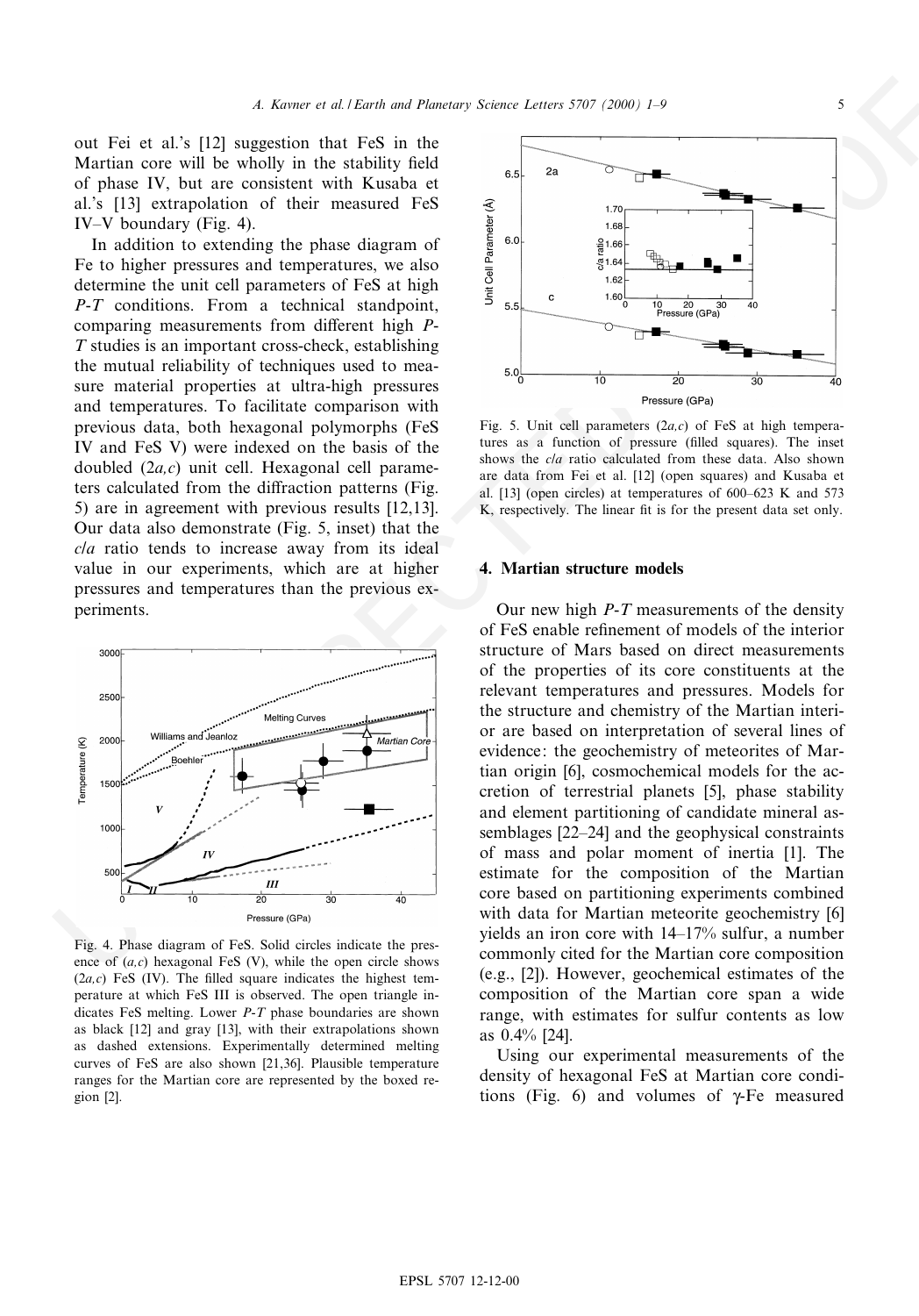

Fig. 6. Density of FeS (solid squares) and Fe (open diamonds [25] and open circles [26]) as a function of pressure at 1675(250) K for FeS and 1300-1600 K for Fe. Best-fit curves through each data set are shown as dotted gray lines. Thin solid lines show density contours of an ideal mixture of Fe and FeS, labeled in mol% FeS and wt% S. The black line shows the density contour calculated for a mixture containing 14 wt% S [6]. The thick black dotted line shows the density change resulting from a 500 K increase in temperature at 14 wt% S content.

under similar conditions [25,26] as endmembers, we calculated the density of Fe–FeS mixtures in the pressure range of 15^40 GPa at an average temperature of 1600(250) K. Possible intermediate compounds within the Fe^FeS system are expected to have only a small effect on the calculated density [27]. To illustrate how temperature changes affect density, we assume an average thermal expansion of  $4 \times 10^{-5}$  K<sup>-1</sup> and find that a 500 K temperature increase results in a density decrease of less than 2%, equivalent to the density difference between 14 wt% S and 16 wt% S. This difference does not significantly affect the model results. In addition, depending on the core temperature and sulfur content, liquid iron sulfide may be present. Measurements of the density of liquid Fe-S compositions [28] are at much lower pressures and different compositions, making a direct comparison difficult. However, since the concave-downward shape of the FeS melting curve (Fig. 4) suggests that the  $\Delta V_{s-1}$  becomes less pronounced with increasing pressure, we do not expect the presence of partial melt to significantly change the results of the interior structure models.

We constructed a series of models of the density of the Martian interior, assuming an Fe^FeS core (Fig. 7). We used a density profile for the Martian mantle determined by Bertka and Fei [29]. For a given crustal thickness and density, the core radius and/or sulfur content was adjusted to satisfy the Martian mass constraint, and the model's polar moment of inertia was calculated and compared with the most recent value from Mars Path finder data [1]. The bulk composition (Fe/Si or total Fe) was not constrained in our model. We find that a wide range of models can satisfy existing constraints (Fig. 7). Assuming an average crustal thickness of 50 km, the core mass fraction ranges from 11.8 to 19.3% as the composition is varied from pure Fe to pure FeS. For a core containing 14 wt% S [6], the core mass fraction and radius are 15.4% and 1480 km, respectively. While these conclusions are generally in agreement with previous results [29^33], the fact that the present study is based on densities measured directly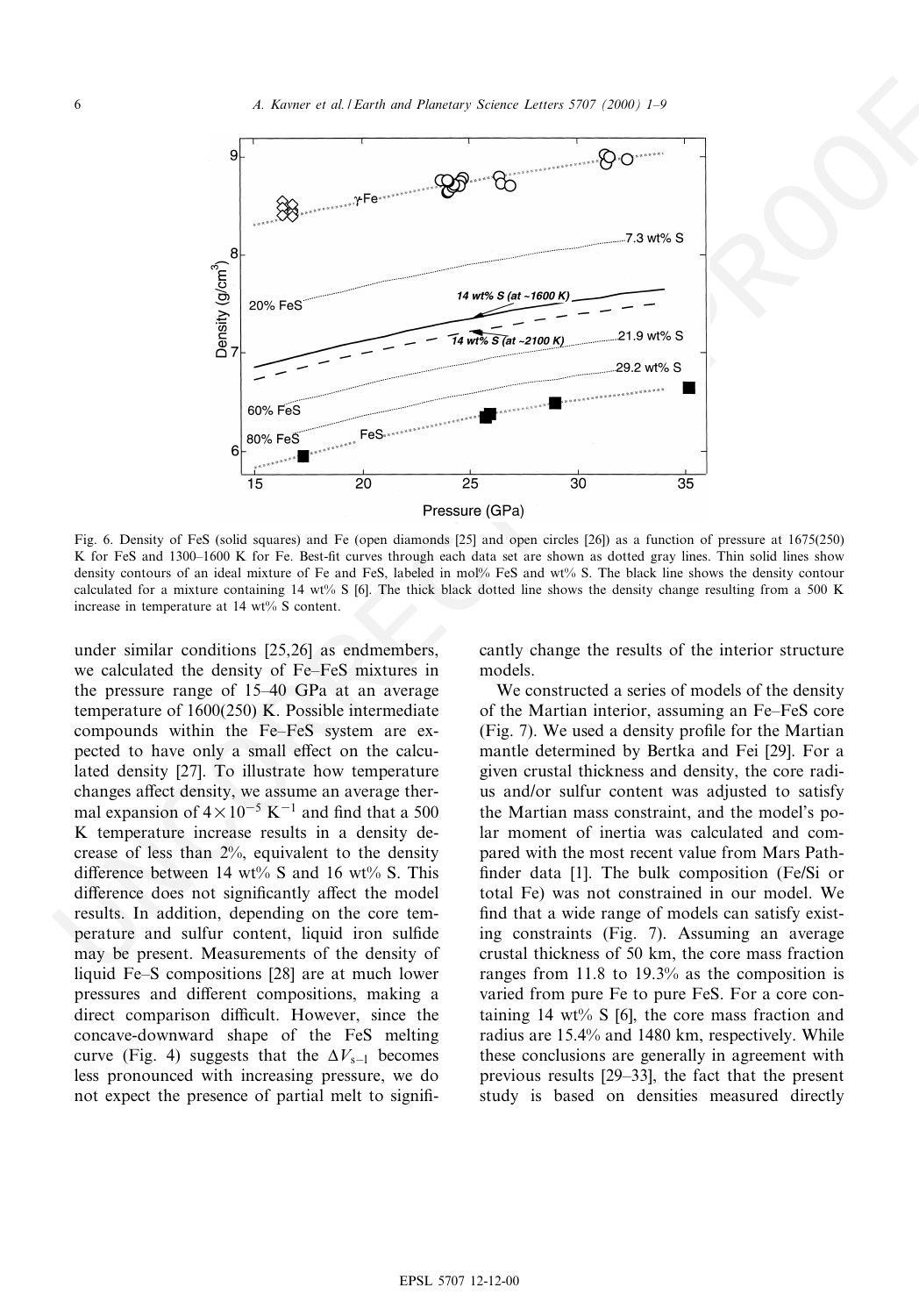

Fig. 7. Interior structure models for Mars. Thick dotted lines constrain the range of acceptable models. Thin dotted lines show the range of solutions for a given core sulfur content. The figure illustrates the tradeoff between the allowable average crust thickness and the density and radius of the core. The thickness of the perovskite layer is indicated on the top axis. Previous estimates are also depicted as follows: open circles with sulfur contents labeled [30]; open squares [2]; downward triangles [36]; upward triangles [35] (core sulfur content not calculated).

under Martian core P-T conditions places these conclusions on much firmer ground.

The model results are especially sensitive to the thickness and composition of the Martian crust (Fig. 7) [29]. Changing the average crust thickness from 50 to 200 km decreases the moment of inertia by 0.0069, corresponding to a  $4\sigma$  change. Mars is characterized by a well-known crustal dichotomy and estimates for the average crustal thickness based on gravity, petrologic, and geochemical data range from  $\sim 20$  to  $\sim 200$  km [3,33,34]. Our results strictly disallow Martian models with a crust thicker than 125 km, and favor a much lower crustal thickness, consistent with Zuber et al.'s [3] estimate of a 50 km average crustal thickness for Mars. Recent geochemical models suggesting an almost pure iron core for Mars [24] would further constrain the average crustal thickness to be less than 50 km.

In Mars, the transformation of mantle silicates to the dense perovskite phase assemblages occurs

very close to its core^mantle boundary. Because a perovskite-bearing layer will contribute a thermal boundary layer in the deep mantle, it plays an important role in regulating the thermal and convective development of the Martian interior [35]. For example, the presence of such a layer may increase Martian core temperatures, thus increasing the potential for a convecting liquid phase driving an early Martian dynamo. Fig. 7 shows the tradeoffs between core radius, density, and crustal thickness in determining the presence of a perovskite layer. The thicker (or less dense) the crust, the less likely a perovskite layer exists in the lower mantle.

The nature of both the crust and the core–mantle boundary may have important implications for volcanism and dynamic history of Mars, and for the thermal history and state of the Martian interior. The models resulting from our present experimental results show how the addition of a single piece of information  $-$  either the size of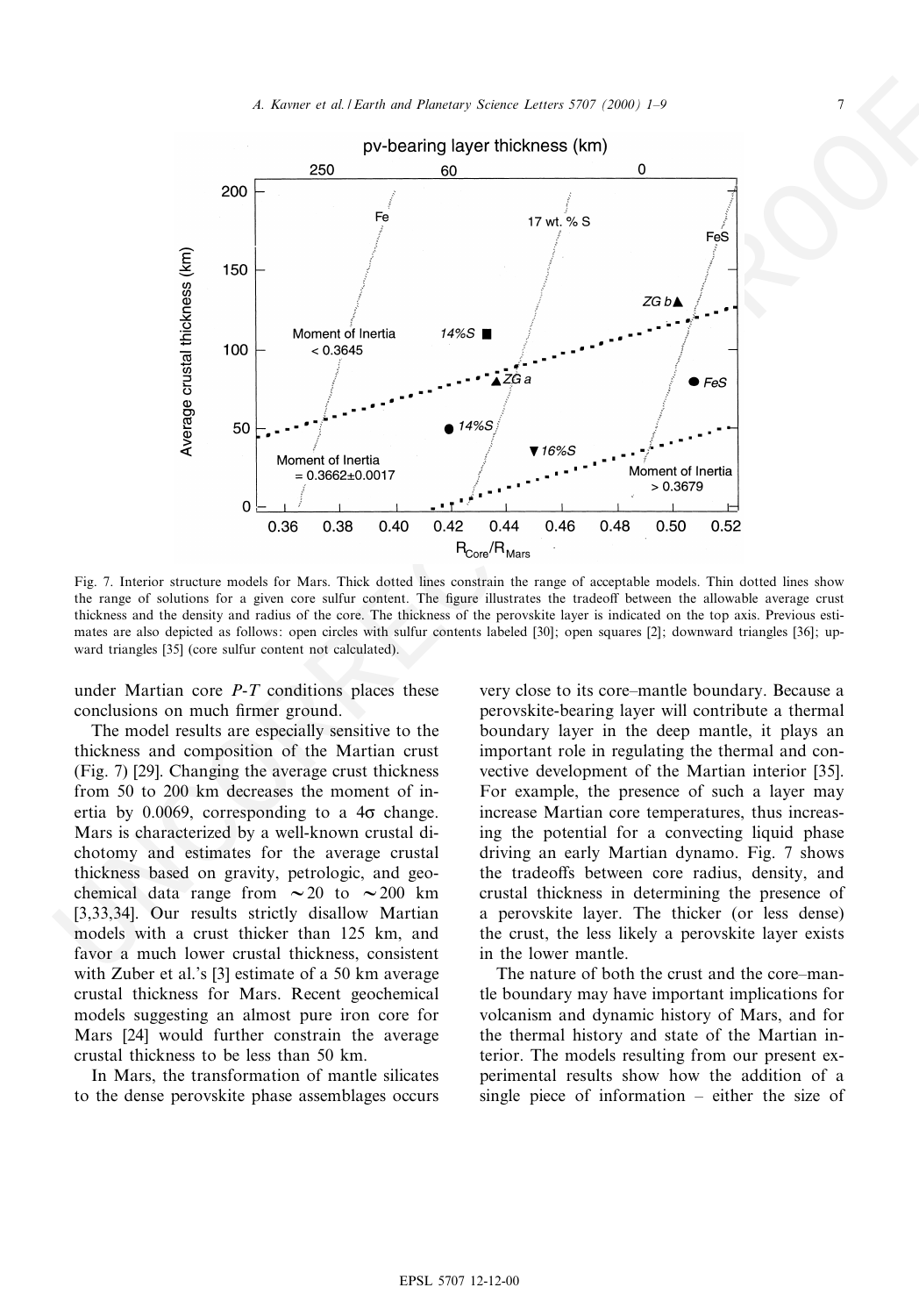the core, its composition, or the thickness and density of the crust  $-$  has the potential to significantly enrich our understanding of the planet from crust to core. This important additional constraint could be provided by future seismic exploration of Mars.

Because its complete  $P-T$  range is experimentally accessible, Mars may play a role as a crucible for examining how evidence from geophysics, geochemistry, and mineral physics combines to provide an understanding of a terrestrial planet. These results demonstrate in detail the tradeoffs between the structure and composition of a planet's crust, mantle, and core, and highlight the interdependence of geochemical, geological, and geophysical models of a terrestrial planet.

### 5. Uncited references

[19]

#### Acknowledgements

the core, its composition of the thickness and principal and the space of the particular control in the space of the particular control in the space of the particular control in the space of the particular control in the We thank Y. Fei for providing sample material and for useful discussions. We also thank W. Panero and S. Shim for discussion and experimental assistance. Portions of this work were performed at GeoSoilEnviroCARS (GSECARS), Sector 13, Advanced Photon Source at Argonne National Laboratory. GSECARS is supported by the National Science Foundation ^ Earth Sciences, Department of Energy - Geosciences, W.M. Keck Foundation, and the United States Department of Agriculture. Use of the Advanced Photon Source was supported by the U.S. Department of Energy, Basic Energy Sciences, Office of Energy Research, under Contract No. W-31-109- Eng-38. This work was supported by the  $NSF. [FA]$ 

#### References

[1] W.M. Folkner, C.F. Yoder, D.N. Yuan, E.M. Standish, R.A. Preston, Interior structure and seasonal mass redistribution of Mars from radio tracking of Mars Pathfinder, Science 278 (1997) 1749-1752.

- [2] T. Spohn, F. Sohl, D. Breuer, Mars, Astron. Astrophys. Rev. 8 (1998) 181-235.
- [3] M. Zuber et al., Internal structure and early thermal evolution of Mars from Mars global surveyor topography and gravity, Science 287 (2000) 1788^1793.
- [4] A. Mocquet, P. Vacher, O. Grasset, C. Sotin, Theoretical seismic models of Mars: The importance of the iron content of the mantle, Planet. Space Sci. 44 (1996) 1251^1268.
- [5] A.E. Ringwood, On the Origin of the Earth and Moon, Springer Verlag, New York, 1979.
- [6] G. Dreibus, H. Wanke, Mars: A volatile-rich planet, Meteoritics 20 (1985) 367-382.
- [7] H.K. Mao, G. Zou, P.M. Bell, Experiments bearing on the Earth's lower mantle and core, Carnegie Inst. Washington Yearbook 80 (1981) 267^272.
- [8] H.E. King, C.T. Prewitt, High-pressure and high-temperature polymorphism of iron sulfide (FeS), Acta Crystallogr. 38 (1982) 1877-1887.
- [9] J.-P. Rueff et al., Pressure-induced high-spin to low-spin transition in FeS evidenced by X-ray emission spectroscopy, Phys. Rev. Lett. 82 (1999) 3284^3287.
- [10] R.J. Nelmes, M.I. McMahon, S.A. Belmonte, J.B. Parise, Structure of the high-pressure phase III of iron sulphide, Phys. Rev. B 59 (1999) 9048-9052.
- [11] S. Takele, G.R. Hearne, Electrical transport, magnetism, and spin-state configurations of high-pressure phases of FeS, Phys. Rev. B 60 (1999) 4401-4403.
- [12] Y. Fei, C.T. Prewitt, H.K. Mao, C.M. Bertka, Structure and density of FeS at high pressure and high temperature and the internal structure of Mars, Science 268 (1995) 1892^1894.
- [13] K. Kusaba, Y. Syono, T. Kikegawa, O. Shimomura, Structures and phase equilibria of FeS under high pressure and temperature, in: Properties of Earth and Planetary Materials at High Pressure and Temperature, AGU, Washington, DC, 1998, pp. 297-305.
- [14] G. Shen, M.L. Rivers, S.R. Sutton, A laser heated diamond cell system at the Advanced Photon Source for in situ X-ray measurement at high pressure and temperature, Rev. Sci. Instrum. (2000) in press.
- [15] R. Jeanloz, D.L. Heinz, Temperature measurements in the laser-heated diamond cell, in: M.H. Manghnani, Y. Syono (Eds.), High-Pressure Research in Mineral Physics, Terra Scientific, Tokyo, 1987, pp. 113-127,.
- [16] T.S. Duffy, R.J. Hemley, H.K. Mao, Equation of state and shear strength at multimegabar pressures: magnesium oxide to 227 GPa, Phys. Rev. Lett. 74 (1995) 1371^1374.
- [17] A. Kavner, T.S. Duffy, Pressure-volume-temperature paths in the laser-heated diamond anvil cell, J. Appl. Phys. (2000) in press.
- [18] A. Kavner, T.S. Duffy, D.L. Heinz, G. Shen, Eos, Trans. AGU, 1998.
- [19] R. Jeanloz, A. Kavner, Laser heating and imaging spectroradiometry in the diamond anvil cell, Phil. Trans. R.